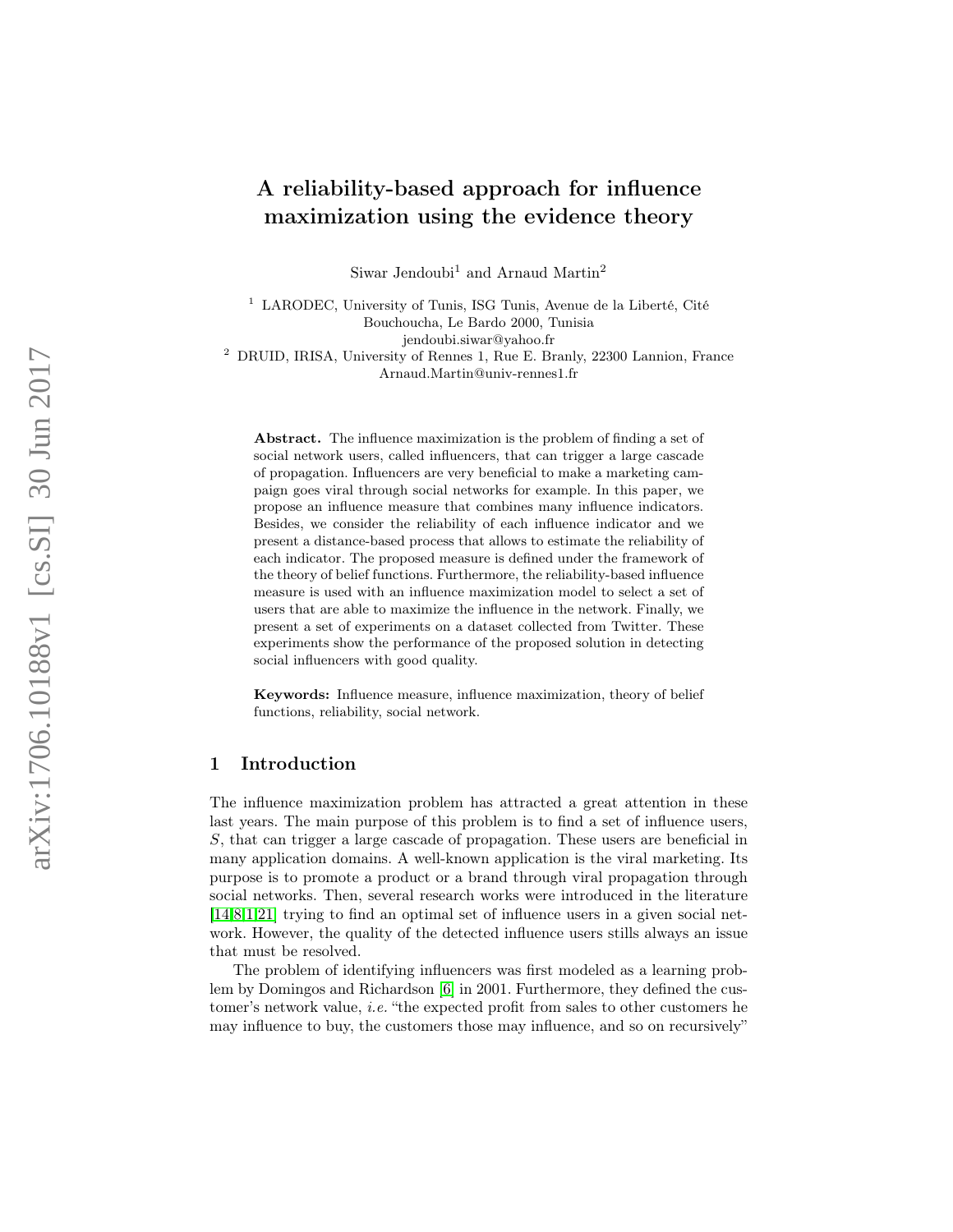[\[6\]](#page-12-2). Moreover, they considered the market to be a social network of customers. Later in 2003, Kempe *et al.* [\[14\]](#page-13-0) formulated the influence problem as an optimization problem. Indeed, they introduced two influence maximization models: the Independent Cascade Model (ICM) and the Linear Threshold Model (LTM). These models estimate the expected propagation size,  $\sigma_M$ , of a given node or set of nodes through propagation simulation models. Besides, [\[14\]](#page-13-0) proved the NP-Hardness of the maximization of  $\sigma_M$ . Then, they proposed the greedy algorithm to approximate the set of nodes that maximizes  $\sigma_M$ . ICM and LTM just need the network structure to select influencers. However, these solutions are shown in [\[8\]](#page-12-0) to be inefficient to detect good influencers.

When studying the state of the art of the influence maximization problem, we found that most of existing works use only the structure of the network to select seeds. However, the position of the user in the network is not sufficient to confirm his influence. For example, he may be a user that was active in a period of time, then, he collected many connections, and now he is no longer active. Hence, the user's activity is an interesting parameter that must be considered while looking for influencers. Besides to the user's activity in the network, many other important influence indicators are not considered. Among these indicators, we found the sharing and tagging activities of network users. These activities allow the propagation of social messages from one user to another. Also, the tagging activity is a good indicator of the user's importance in the network. In fact, more he is tagged in others' posts, more he is important for them. Therefore, considering such influence behaviors will be very beneficial to improve the quality of selected seeds.

To resolve the influencers quality issue, many influence indicators must be used together to characterize the influence that exerts one user on another [\[10\]](#page-13-2). An influence indicator may be the number of neighbors, the frequency of posting in the wall, the frequency of neighbor's likes or shares, etc. Furthermore, a refined influence measure can be obtained through the fusion of two or more indicators. A robust framework of information fusion and conflict management that may be used in such a case is the framework of the theory of belief functions [\[23\]](#page-13-3). Indeed, this theory provides many information combination tools that are shown to be efficient [\[4,](#page-12-3)[24\]](#page-13-4) to combine several pieces of information having different and distinct sources. Other advantages of this theory are about uncertainty, imprecision and conflict management.

In this paper, we tackle the problem of influence maximization in a social network. More specifically, our main purpose is to detect social influencers with a good quality. For this goal, we introduce a new influence measure that combines many influence indicators and considers the reliability of each indicator to characterize the user's influence. The proposed measure is defined through the theory of belief functions. Another important contribution in the paper is that we use the proposed influence measure for influence maximization purposes. This solution allows to detect a set of influencers having a good quality and that can maximize the influence in the social network. Finally, a set of experiments is made on real data collected from Twitter to show the performance of the pro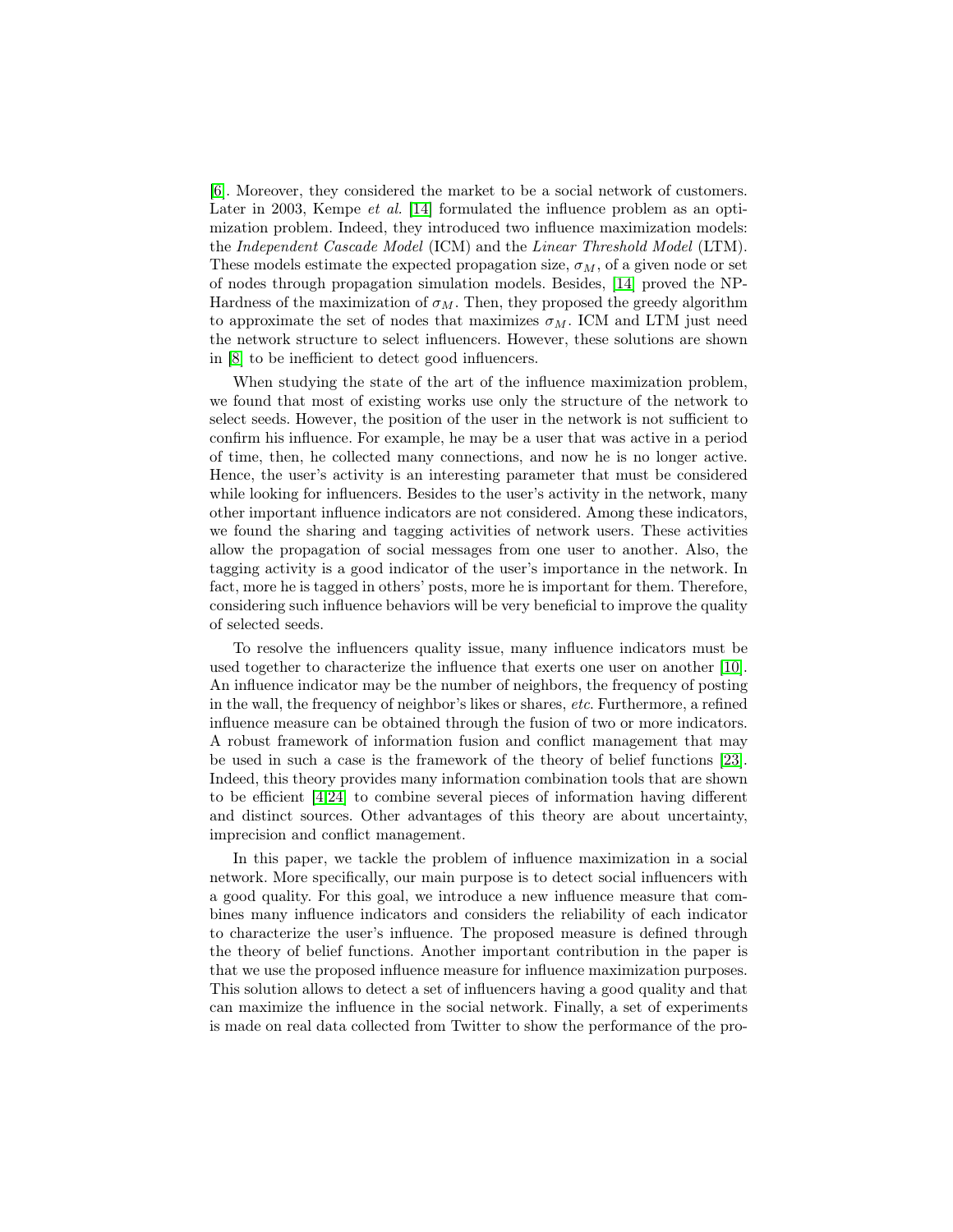posed solution against existing ones and to study the properties of the proposed influence measure.

This paper is organized as follows: related works are reviewed in section 2. Indeed, we present some data-based works and existing evidential influence measures. Section 3 presents some basic concepts about the theory of belief functions. Section 4 is dedicated to explaining the proposed reliability-based influence measure. Section 5 presents a set of experiments showing the efficiency of the proposed influence measure. Finally, the paper is concluded in Section 6.

# 2 Related works

The influence maximization is a relatively new research problem. Its main purpose is to find a set of k social users that are able to trigger a large cascade of propagation through the word of mouth effect. Since its introduction, many researchers have turned to this problem and several solutions are introduced in the literature [\[14](#page-13-0)[,15,](#page-13-5)[8,](#page-12-0)[3,](#page-12-4)[9\]](#page-12-5). In this section, we present some of these works.

## 2.1 Influence maximization models

The work of Kempe *et al.* [\[14\]](#page-13-0) is the first to define the problem of finding influencers in a social network as a maximization problem. In fact, they defined the influence of a given user or set of users, S, as the expected number of affected nodes,  $\sigma_M(S)$ , *i.e.* nodes that received the message. Furthermore, they estimated this influence through propagation simulation models which are the Independent Cascade Model (ICM) and the Linear Threshold Model (LTM). Next, they used a greedy-based solution to approximate the optimal solution. Indeed, they proved the NP-Hardness of the problem.

In the literature, many works were conducted to improve the running time when considering ICM and LTM. Leskovec *et al.* [\[17\]](#page-13-6) introduced the *Cost Effec*tive Lazy Forward (CELF) algorithm that is proved to be 700 times faster than the solution of [\[14\]](#page-13-0). Kimura and Saito [\[16\]](#page-13-7) proposed the Shortest-Path Model (SPM) which is a special case of the ICM. Bozorgi et al. [\[2\]](#page-12-6) considered the community structure, i.e. a community is a set of social network users that are connected more densely to each other than to other users from other communities [\[22](#page-13-8)[,26\]](#page-13-9), in the influence maximization problem.

The Credit Distribution model (CD) [\[8\]](#page-12-0) is an interesting solution that investigates past propagation to select influence users. Indeed, it uses past propagation to associate to each user in the network an influence credit value. The influence spread function is defined as the total influence credit given to a set of users S from the whole network. The algorithm scans the data (past propagation) to compute the total influence credit of a user v for influencing its neighbor  $u$ . In the next step, the CELF algorithm [\[17\]](#page-13-6) is run to approximate the set of nodes that maximizes the influence spread in the network.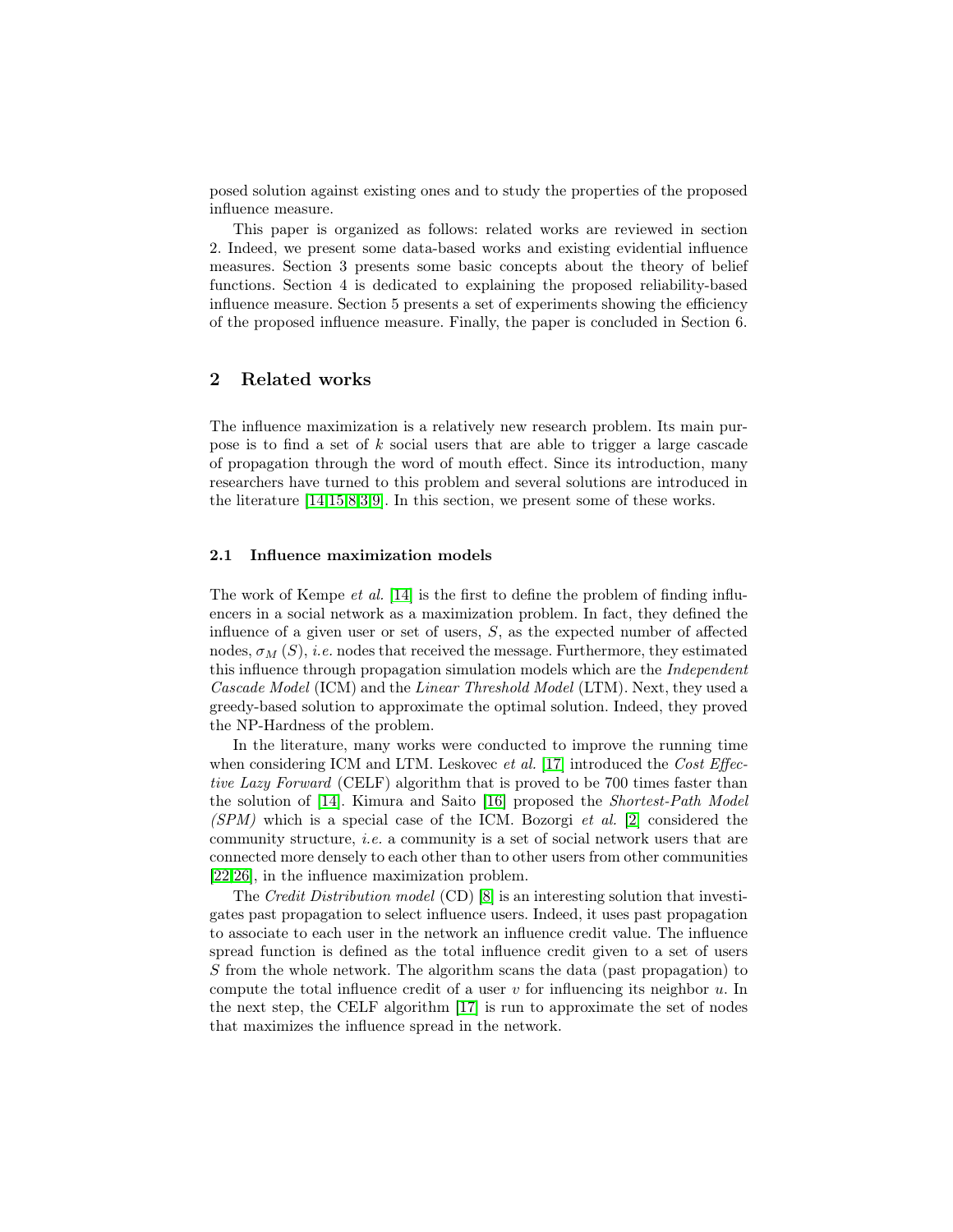### 2.2 Influence and theory of belief functions

The theory of belief functions was used to measure the user's influence in social networks. In fact, this theory allows the combination of many influence indicators together. Besides, it is useful to manage uncertainty and imprecision. This section is dedicated to present a brief description of existing works that use the theory of belief functions for measuring or maximizing the influence.

An evidential centrality (EVC) measure was proposed by Wei *et al.* [\[25\]](#page-13-10) and it was used to estimate the influence in the network. EVC is obtained through the combination of two BBAs defined on the frame  $\{high, low\}$ . The first BBA defines the evidential degree centrality and the second one defines the evidential strength centrality of a given node. A second interesting, work was also introduced to measure the evidential influence, it is the work of [\[7\]](#page-12-7). They proposed a modified EVC measure. It considers the actual node degree instead of following the uniform distribution. Furthermore, they proposed an extended version of the semi-local centrality measure [\[3\]](#page-12-4) for weighted networks. Their evidential centrality measure is the combined BBA distribution of the modified semi-local centrality measure and the modified EVC. The works of [\[7\]](#page-12-7) and [\[25\]](#page-13-10) are similar in that, they defined their measures on the same frame of discernment, they used the network structure to define the influence.

Two evidential influence maximization models are recently introduced by Jendoubi et al. [\[10\]](#page-13-2). They used the theory of belief functions to estimate the influence that exerts one user on his neighbor. Indeed, their measure fuses several influence indicators in Twitter like the user's position in the network, the user's activity, *etc.* This paper is based on our previous work  $[10]$ . However, the novelty of this paper is that we not only combine many influence indicators to estimate the user's influence, but also we consider the reliability of each influence indicator in characterizing the influence.

# 3 Theory of belief functions

In this section, we present the *theory of belief functions*, also called *evidence* theory or Dempster-Shafer theory. It was first introduced by Dempster [\[4\]](#page-12-3). Next, the mathematical framework of this theory was detailed by Shafer in his book "A mathematical theory of evidence" [\[23\]](#page-13-3). This theory is used in many application domains like pattern clustering [\[5](#page-12-8)[,19\]](#page-13-11) and classification [\[18,](#page-13-12)[11,](#page-13-13)[12\]](#page-13-14). Furthermore, this theory is used for analyzing social networks and measuring the user's influence [\[7,](#page-12-7)[25](#page-13-10)[,10\]](#page-13-2).

Let us, first, define the *frame of discernment* which is the set of all possible decisions:

$$
\Omega = \{d_1, d_2, ..., d_n\} \tag{1}
$$

The mass function, also called *basic belief assignment* (BBA),  $m^2$ , defines the source's belief on  $\Omega$  as follows:

$$
2^{\Omega} \to [0, 1] A \mapsto m(A)
$$
 (2)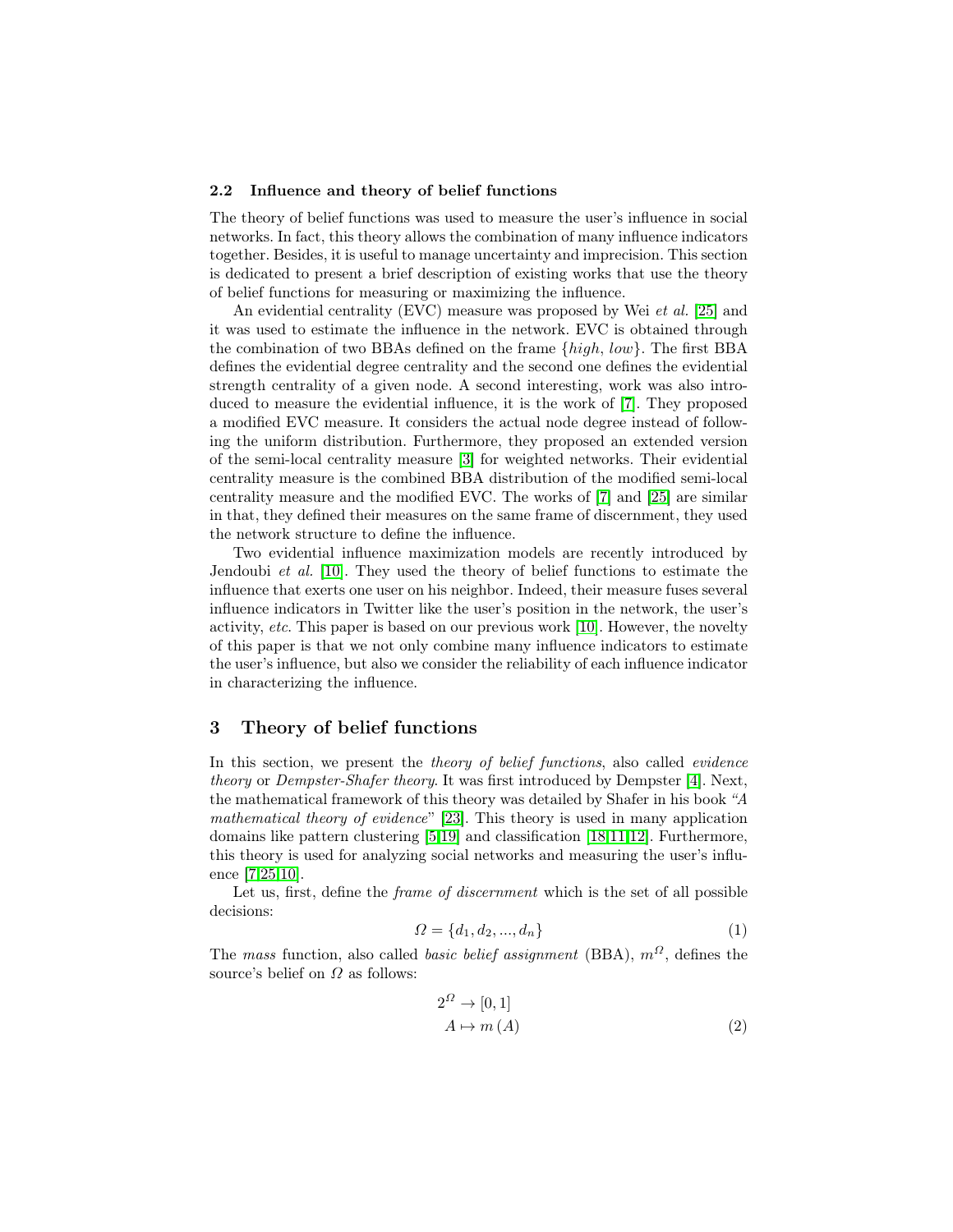such that  $2^{\Omega} = \{\emptyset, \{d_1\}, \{d_2\}, \{d_1, d_2\}, ..., \{d_1, d_2, ..., d_n\}\}\.$  The set  $2^{\Omega}$  is called power set, i.e. the set of all subsets of  $\Omega$ . The value assigned to the subset  $A \subseteq \Omega$ ,  $m(A)$ , is interpreted as the source's support or belief on A. The BBA distribution,  $m$ , must respect the following condition:

$$
\sum_{A \subseteq \Omega} m(A) = 1 \tag{3}
$$

We call A focal element of m if we have  $m(A) > 0$ . The discounting procedure allows to consider the *reliability* of the information source. Let  $\alpha \in [0,1]$  be our reliability on the source of the BBA m, then the discounted BBA  $m^{\alpha}$  is obtained as follows:

<span id="page-4-0"></span>
$$
\begin{cases} m^{\alpha}(A) & = \alpha.m(A), \forall A \in 2^{\Omega} \setminus \{\Omega\} \\ m^{\alpha}(\Omega) & = 1 - \alpha. (1 - m(\Omega)) \end{cases}
$$
(4)

The information fusion is important when we want to fuse many influence indicators together in order to obtain a refined influence measure. Then, the theory of belief functions presents several combination rules. The Dempster's rule of combination [\[4\]](#page-12-3) is one of these rules. It allows to combine two distinct BBA distributions. Let  $m_1$  and  $m_2$  be two BBAs defined on  $\Omega$ , Dempster's rule is defined as follows:

<span id="page-4-1"></span>
$$
m_{1\oplus 2}(A) = \begin{cases} \sum_{B \cap C = A} m_1(B)m_2(C) \\ \frac{1 - \sum_{B \cap C = \emptyset} m_1(B)m_2(C)}{m_2(B)m_2(C)}, & A \subseteq \Omega \setminus \{\emptyset\} \\ 0 & if A = \emptyset \end{cases}
$$
(5)

In the next section, we present some relevant existing influence measures and influence maximization models.

## 4 Reliability-based influence maximization

In this paper, we propose an influence measure that fuses many influence indicators. Furthermore, we assume that these indicators may do not have the same reliability in characterizing the influence. Then, some indicators may be more reliable than the others. In this section, we present the proposed reliability-based influence measure, the method we use to estimate the reliability of each indicator and the influence maximization model we use to maximize the influence in the network.

## 4.1 Influence characterization

Let  $G = (V, E)$  be a social network, where V is the set of nodes such that  $u, v \in V$  and E is the set of links such that  $(u, v) \in E$ . To estimate the amount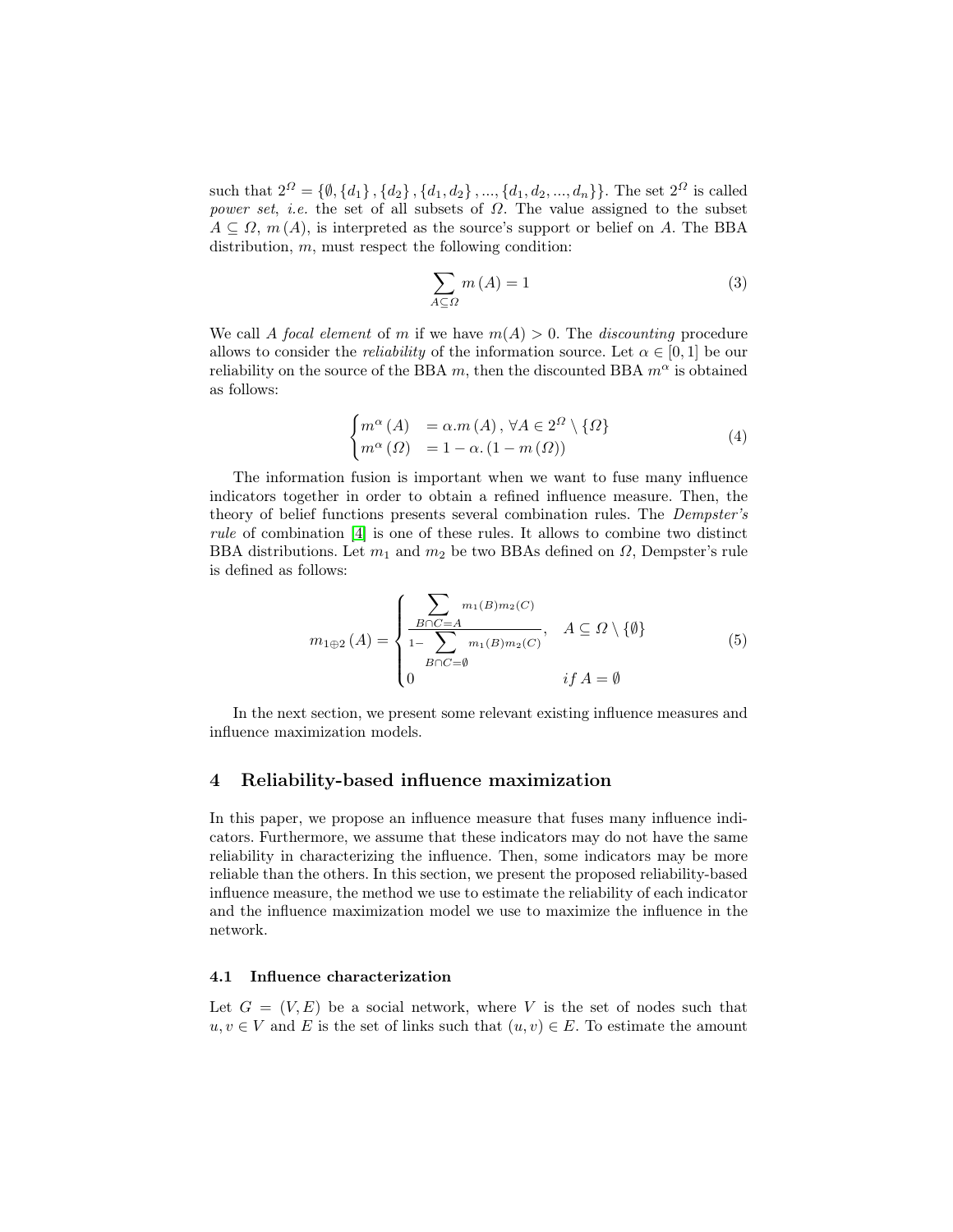of influence that exerts one user,  $u$ , on his neighbor,  $v$ , we start first by defining a set of influence indicators,  $I = \{i_1, i_2, \ldots, i_n\}$  characterizing the influence. These indicators may differ from a social network to another. We note that we are considering quantitative indicators. Let us take Twitter as example, we can define the following three indicators: 1) the number of common neighbors between u and v, 2) the number of times v mentions u in a tweet, 3) the number of times  $v$  retweets from  $u$ .

In the next step, we compute the value of each defined indicator for each link  $(u, v)$  in the network. Then,  $(u, v)$  will be associated with a vector of values. In a third step, we need to normalize each computed value to the range [0, 1]. This step is important as it puts all influence indicators in the same range.

In this stage, we have a vector of values of the selected influence indicators:

$$
W_{(u,v)} = (i_{(u,v)}_1 = w_1, i_{(u,v)}_2 = w_2, \dots, i_{(u,v)}_n = w_n)
$$
\n<sup>(6)</sup>

The elements of  $W_{(u,v)}$  are in the range [0, 1], *i.e.*  $w_1, w_2, \ldots w_n \in [0,1]$ , and we define a vector  $W_{(u,v)}$  for each link  $(u, v)$  in the network. Next, we estimate a BBA for each indicator value and for each link. Then, if we have  $n$  influence indicators, we will obtain  $n$  BBA to model each of these indicators for a given link. Let us first, define  $\Omega = \{I, P\}$  to be the frame of discernment, where I models the influence and  $P$  models the passivity of a given user. For a given link  $(u, v)$  and a given influence indicator  $i_{(u,v)} = w_j$ , we estimate its BBA on the fame  $\Omega$  as follows:

$$
m_{(u,v)_j}(I) = \frac{w_j - \min_{(u,v)\in E} (i_{(u,v)_j})}{\max_{(u,v)\in E} (i_{(u,v)_j}) - \min_{(u,v)\in E} (i_{(u,v)_j})}
$$
(7)  

$$
m_{(u,v)_j}(P) = \frac{\max_{(u,v)\in E} (i_{(u,v)_j}) - w_j}{\max_{(u,v)\in E} (i_{(u,v)_j}) - \min_{(u,v)\in E} (i_{(u,v)_j})}
$$
(8)

After this step, the influence that exerts a user  $u$  on his neighbor  $v$  is characterized by a set of  $n$  influence BBAs. In the next section, we present the method we use to estimate the reliability of each defined BBA.

#### <span id="page-5-0"></span>4.2 Estimating reliability

The selected influence indicators may do not have the same reliability in characterizing the user's influence. Then, we estimate the reliability,  $\alpha_i$ , of each influence indicator. We assume that "the farthest from the others the indicator is, the less reliable it is". For that purpose, we follow the approach introduced by Martin et al. [\[20\]](#page-13-15) to estimate reliability. Besides, we note that this operator considers our assumption. In this section we detail the steps of [\[20\]](#page-13-15) operator we used to estimate the reliability of each influence indicator in this paper.

Let us consider the link  $(u, v)$ , we have a set of n BBAs to characterize the chosen influence indicators,  $(m_{(u,v)}_1, m_{(u,v)}_2, \ldots, m_{(u,v)}_n)$ . Our purpose is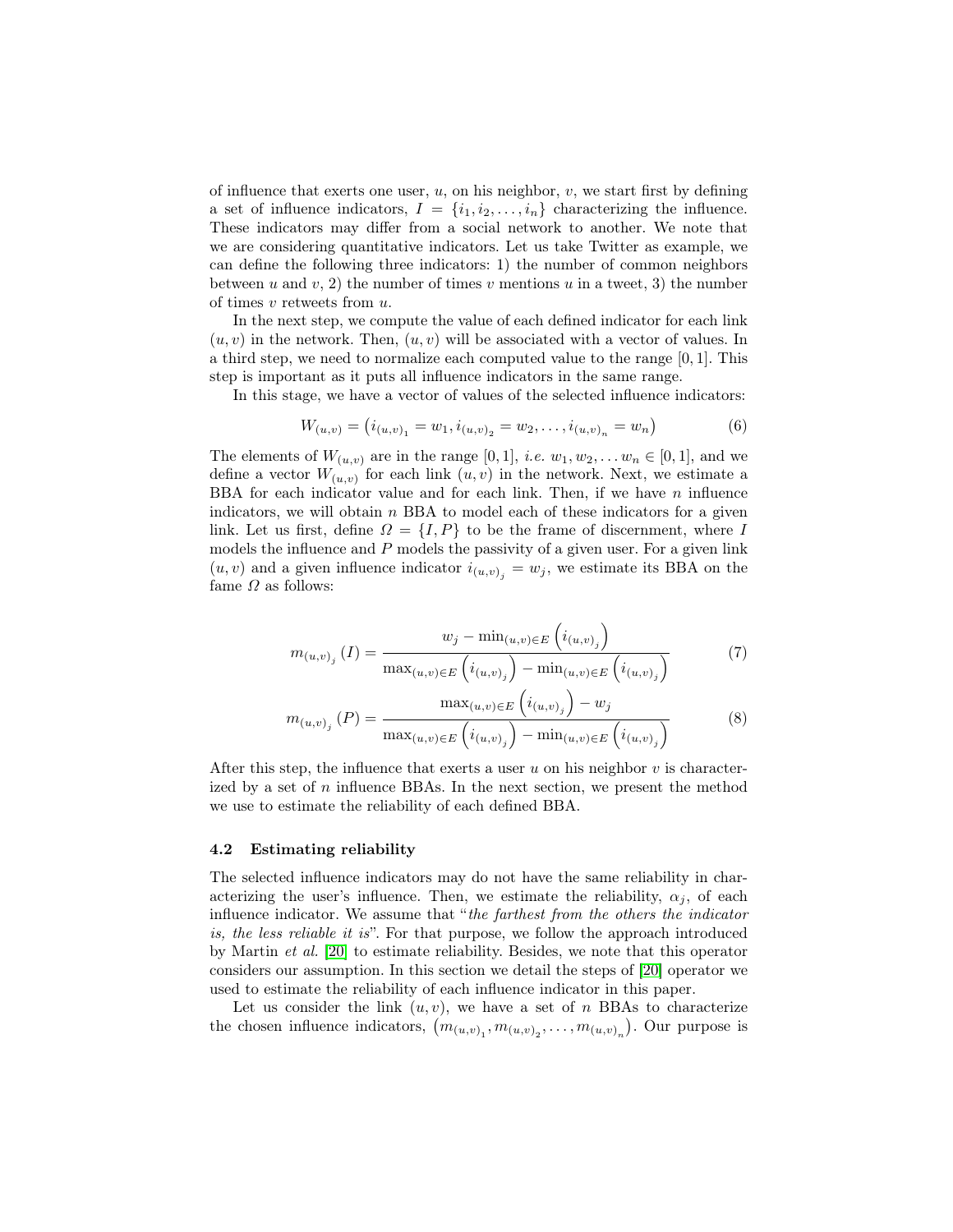to estimate the reliability of each indicator against the others. To estimate the reliability,  $\alpha_j$ , of the BBA  $m_{(u,v)_j}$ , we start by computing the distance between  $m_{(u,v)_j}$  and each BBA from the rest of  $n-1$  BBAs that characterizes the influence of u on v, *i.e.*  $\left($  $\setminus$ 

$$
f(u \text{ on } v, i.e. \left( m_{(u,v)_1}, m_{(u,v)_2}, \dots, m_{(u,v)_{j-1}}, m_{(u,v)_{j+1}}, \dots, m_{(u,v)_n} \right):
$$

$$
\delta_i^j = \delta(m_j, m_i)
$$
(9)

To estimate these distances, we can use the Jousselme distance [\[13\]](#page-13-16) as follows:

$$
\delta(m_j, m_i) = \sqrt{\frac{1}{2} (m_j - m_i)^T} \, \frac{D}{m_j - m_i)} \tag{10}
$$

such that  $\underline{D}$  is an  $2^N \times 2^N$  matrix,  $N = |\Omega|$  and  $D(A, B) = \frac{|A \cap B|}{|A \cup B|}$ .

Next, we compute the average of all obtained distance values as follows:

$$
C_j = \frac{\delta_j^1 + \delta_j^2 + \dots + \delta_j^n}{n - 1}
$$
 (11)

such that  $(\delta_1, \delta_2, \ldots, \delta_n)$  are the distance values between  $m_{(u,v)}$ 

and  $(m_{(u,v)_1}, m_{(u,v)_2}, \ldots, m_{(u,v)_n}), (\delta(m_j, m_j) = 0)$ . We use the average distance  $C_j$  to estimate the reliability,  $\alpha_j$ , of the j<sup>th</sup> influence indicator in characterizing the influence of  $u$  on  $v$  as follows:

$$
\alpha_j = f(C_j) \tag{12}
$$

where f is a decreasing function. The function f can be defined as [\[20\]](#page-13-15):

<span id="page-6-0"></span>
$$
\alpha_j = \left(1 - \left(C_j\right)^{\lambda}\right)^{1/\lambda} \tag{13}
$$

where  $\lambda > 0$ .

After applying all these steps, we obtain the estimated value of the BBA reliability,  $\alpha_i$ . To consider this reliability, we apply the discounting procedure described in equation [\(4\)](#page-4-0). Then, we apply these steps for all defined BBAs on every link in the network.

#### 4.3 Influence estimation

After discounting all BBAs of each link in the network, we use them to estimate the influence that exerts one user on his neighbor. For this purpose, let us consider the link  $(u, v)$  and its discounted set of BBAs  $\left(m_{(u, v)_1}^{\alpha_1}, m_{(u, v)_2}^{\alpha_2}, \ldots, m_{(u, v)_n}^{\alpha_n}\right)$  . We define the global influence BBA that exerts  $u$  on  $v$  to be the BBA that fuses all discounted BBAs defined on  $(u, v)$ . For this aim, we use the Dempster's rule of combination (see equation [\(5\)](#page-4-1)) to combine all these BBAs as follows:

$$
m_{(u,v)} = m_{(u,v)}^{\alpha_1} \oplus m_{(u,v)}^{\alpha_2} \oplus \ldots \oplus m_{(u,v)}^{\alpha_n}
$$
 (14)

The BBA distribution  $m_{(u,v)}$  is the result of this combination.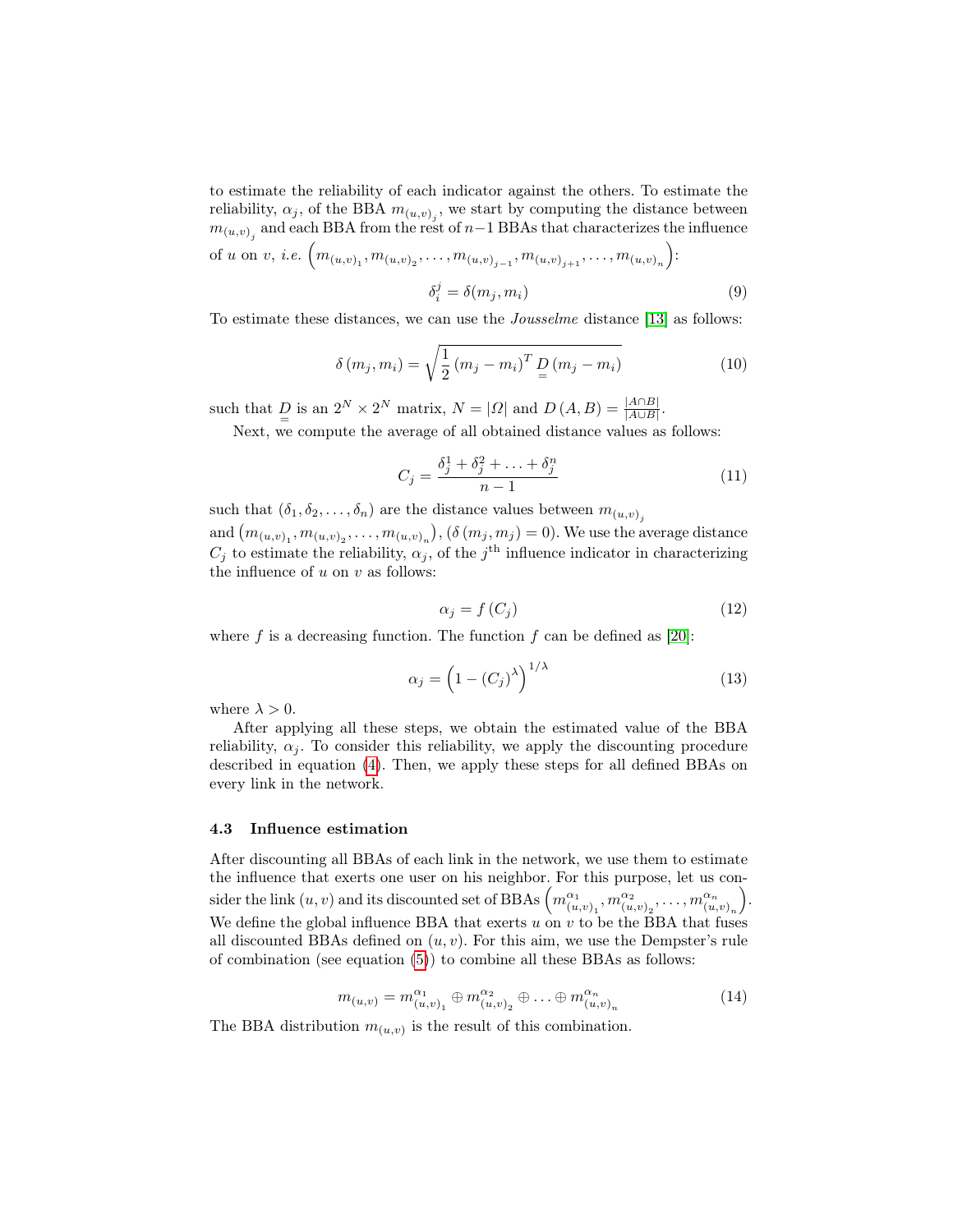Consequently, we define the influence that exerts  $u$  on  $v$  to be the amount of belief given to  ${I}$  as:

$$
Inf(u, v) = m_{(u,v)}(I)
$$
\n
$$
(15)
$$

The novelty of this evidential influence measure is that it considers several influence indicators in a social network and it takes into account the reliability of each defined indicator against the others. Our evidential influence measure can be considered as a generalization of the evidential influence measure introduced in the work of Jendoubi et al. [\[10\]](#page-13-2).

To maximize the influence in the network, we need to define the amount of influence that exerts a set of nodes, S, on the hole network. It is the total influence given to  $S$  for influencing all users in the network. Then, we estimate the influence of  $S$  on a user  $v$  as follows [\[10\]](#page-13-2):

$$
Inf(S, v) = \begin{cases} 1 & if v \in S \\ \sum_{u \in S} \sum_{x \in IN(v) \cup v} Inf(u, x) \cdot Inf(x, v) & Otherwise \end{cases}
$$
 (16)

where  $Inf(v, v) = 1$  and  $IN(v)$  is the set of in-neighbors of v, *i.e.* if  $(u, v)$  is a link in the network then  $u$  is an in-neighbor of  $v$ . Next, we define the influence spread function that computes the amount of influence of S on the network as follows:

$$
\sigma(S) = \sum_{v \in V} Inf(S, v) \tag{17}
$$

To maximize the influence that exerts a set of users S on the network, we need to maximize  $\sigma(S)$ , *i.e.* argmax  $\sigma(S)$ . The influence maximization under the evidential model is demonstrated to be NP-Hard. Furthermore, the function,  $\sigma(S)$ , is monotone and submodular. Proof details can be found in [\[10\]](#page-13-2). Consequently, a greedy-based solution can perform a good approximation of the optimal influence users set  $S$ . In such cases, the cost effective lazy-forward algorithm (CELF) [\[17\]](#page-13-6) is an adaptable maximization algorithm. Besides, it needs only two passes of the network nodes and it is about 700 times faster than the greedy algorithm. More details about CELF-based solution used in this paper can be found in [\[10\]](#page-13-2).

After the definition of the reliability-based evidential influence measure and the influence spread function, we move to the experiments. Indeed, we made a set of experiments on real data to show the performance of our solution.

## 5 Results and discussion

This section is dedicated to the experiments. In fact, we crawled Twitter data for the period between the 08-09-2014 and 03-11-2014. Table [1](#page-8-0) presents some statistics of the dataset.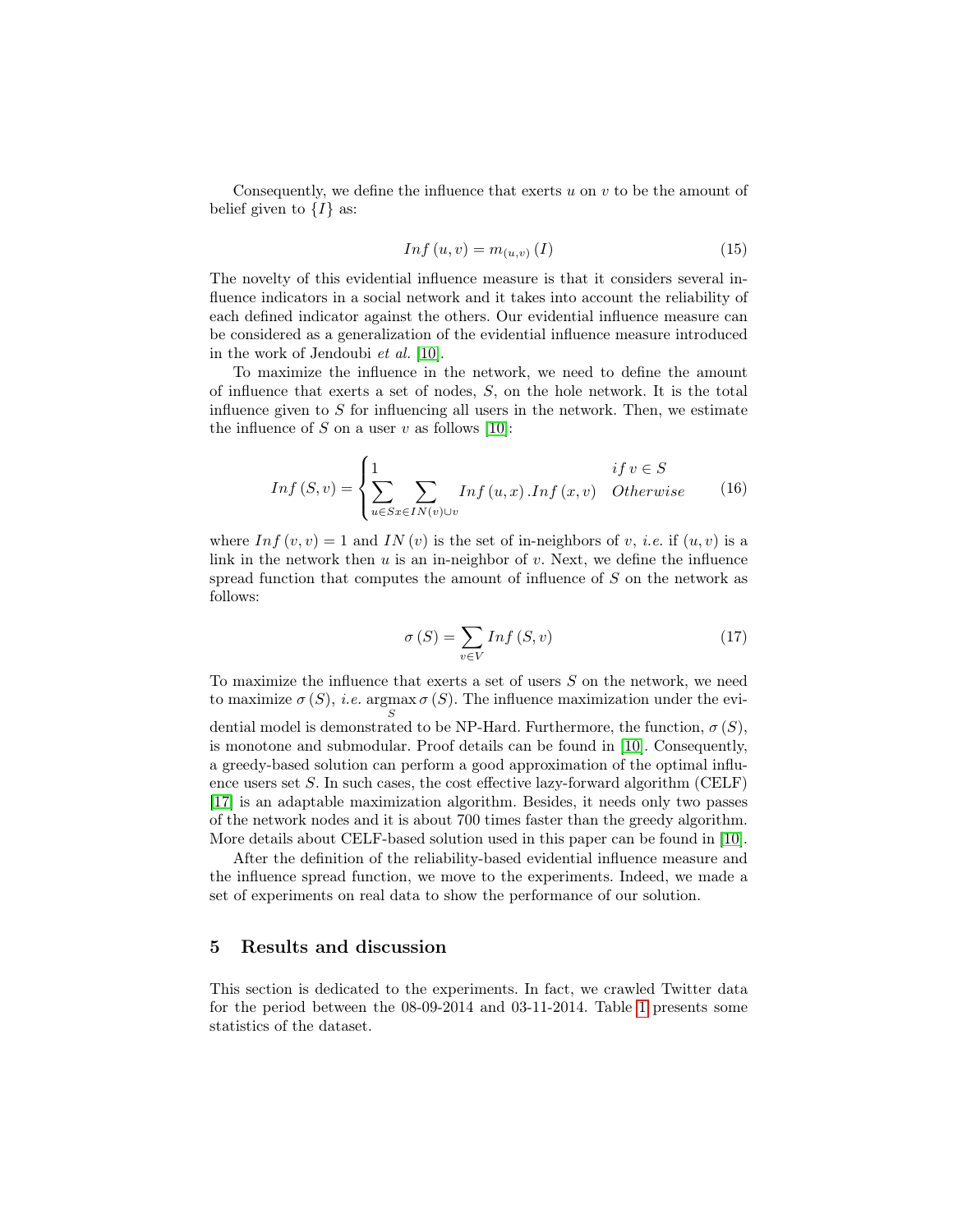<span id="page-8-0"></span>Table 1. Statistics of the data set [\[10\]](#page-13-2)

|       |        |       |      | Not of users Not of tweets Not of follows Not of retweets Not of mentions |
|-------|--------|-------|------|---------------------------------------------------------------------------|
| 36274 | 251329 | 71027 | 9789 | 20300                                                                     |

To characterize the influence users on Twitter, we choose the following three influence indicators: 1) the number of common neighbors between u and v, 2) the number of times v mentions u in a tweet, 3) the number of times v retweets from u. Next, we apply the process described above in order to estimate the amount of influence that exerts each user  $u$  on his neighbor  $v$  in the network.

To evaluate the proposed reliability-based solution, we compare the proposed solution to the evidential model of Jendoubi et al. [\[10\]](#page-13-2). Furthermore, we choose four comparison criteria to compare the quality of the detected influence users by each experimented model. Those criteria are the following: 1) number of accumulated follow, 2) number of accumulated mention, 3) number of accumulated retweet, 4) number of accumulated tweet. Indeed, we assume that an influence user with a good quality is a highly followed user, mentioned and retweeted several times and active in terms of tweets.

In a first experiment, we compare the behavior of the proposed measure with fixed values of indicator reliability. Figure [1](#page-9-0) presents the obtained results for two fixed values of  $\alpha_i = \alpha$ , which are  $\alpha_i = \alpha = 0$  and  $\alpha_i = \alpha = 0.2$ . In Figure [1](#page-9-0) we have a comparison according to the four criteria, *i.e.* #Follow, #Mention,  $#$ Retweet and  $#$ Tweet shown in the y-axis of the sub-figures. We comapre the experimented measure using the set of selected seed for each value of  $\alpha_i$ . Besides, we fixe the size of the set  $S$  of selected influence users to 50 influencers, *i.e.* shown in the x-axis of each sub-figure.

According to Figure [1,](#page-9-0) we notice that when  $\alpha = 0$  (red scatter plots), the proposed reliability-based model does not detect good influencers according to the four comparison criteria. In fact, the red scatter plot  $(\alpha = 0)$  is very near to the x-axis in the case of the four criteria, which means that the detected influencer are neither followed, nor mentioned, nor retweeted. Besides, they are not very active in terms of tweets. However, we see a significant improvement especially when  $\alpha = 0.2$  (blue scatter plots). Indeed, the detected influencers are highly followed as they have about 14k accumulated followers in total. Besides, the model detected some highly mentioned and retweeted influencers, especially starting from the 25<sup>th</sup> detected influencer. Finally, the influence users selected when  $\alpha = 0.2$  are more active in terms of tweets than those selected when  $\alpha = 0$ .

This first experiment shows the importance of the reliability parameter,  $\alpha$ , in detecting influencers with good quality. In fact, we see that when we consider that all indicators are totally reliable in characterizing the influence (the case when  $\alpha = 0$ , we notice that the proposed model detects influencers with very bad quality. However, when we reduce this reliability ( $\alpha = 0.2$ ) we notice some quality improvement.

In a second experiment, we used the process described in section [4.2](#page-5-0) to estimate the reliability of each BBA in the network. Then, each BBA in our network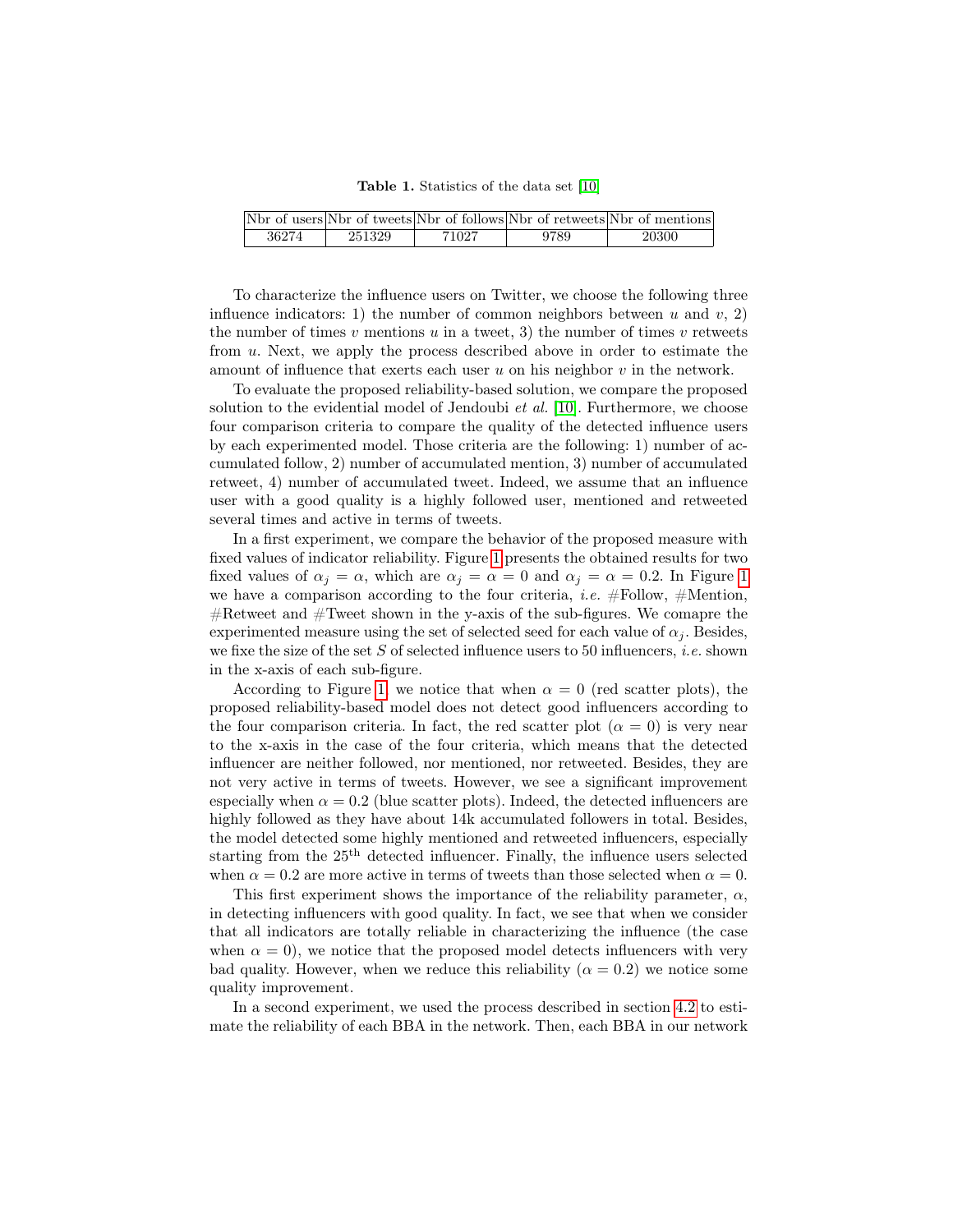

<span id="page-9-0"></span>Fig. 1. Comparison of the reliability-based evidential model with three α fixed value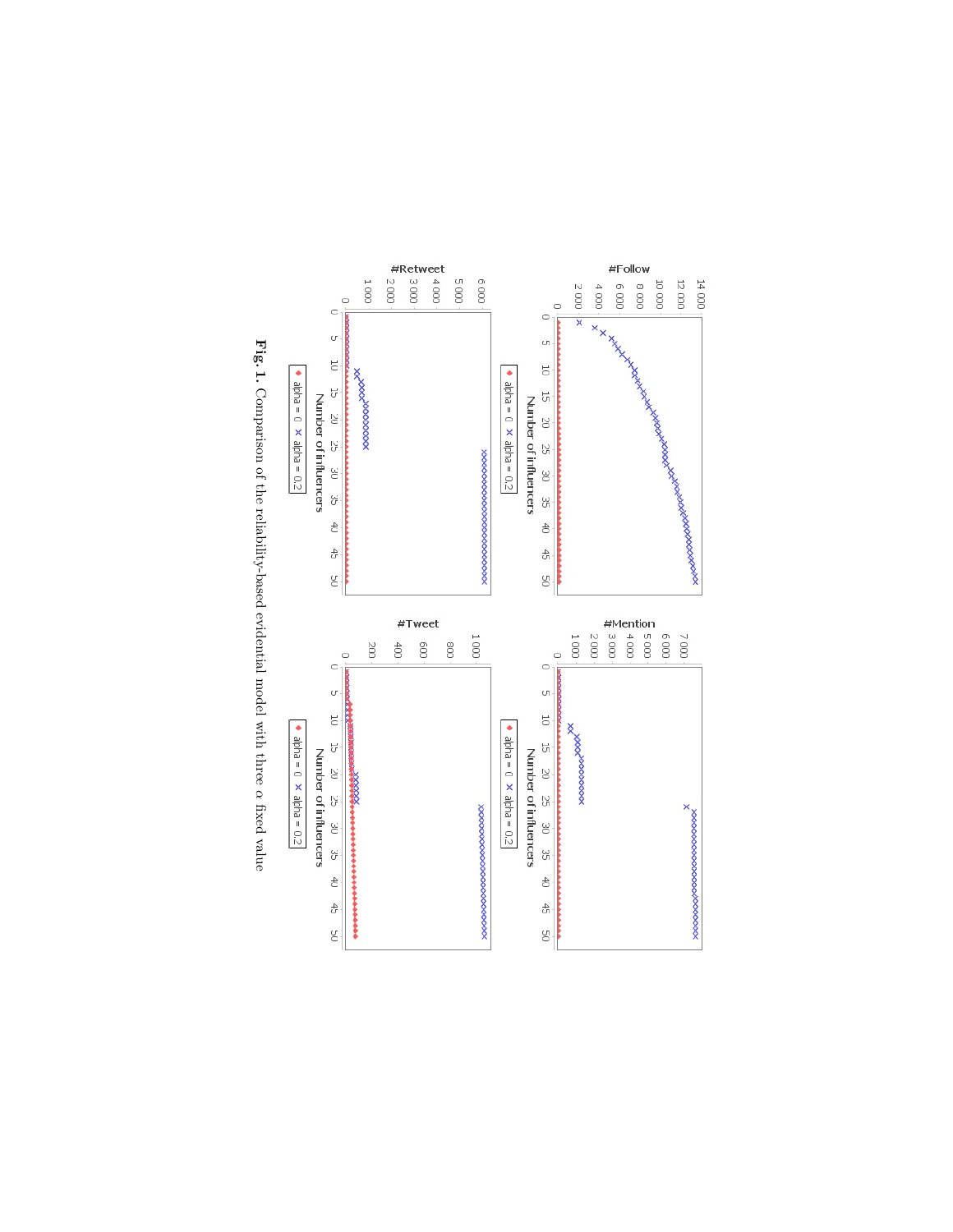is discounted using its own estimated reliability parameter. We note that the parameter  $\lambda$  in equation [\(13\)](#page-6-0) was fixed to  $\lambda = 5$ . To fix this value, we made a set of experiments with different values of  $\lambda$  and the best results are given with  $\lambda = 5$ . Furthermore, we compare our reliability-based evidential model (also called evidential model with discounting) to the evidential model proposed by [\[10\]](#page-13-2). In fact, this last model is the nearest in its principle to the proposed solution in this paper. Besides, we fixe the size of the set S of selected influence users to 50 influencers. Figure [2](#page-11-0) presents a comparison between the two experimented models in terms of  $\#$ Follow,  $\#$ Mention,  $\#$ Retweet and  $\#$ Tweet (shown in the y-axis of the sub-figures).

According to Figure [2,](#page-11-0) we note that the two experimented models detect good influencers (shown in the x-axis). However, we see that the best compromise between the four criteria is given by the proposed reliability-based evidential model. In terms of accumulated  $#$ Follow, we notice that the most followed influencers are detected by the evidential model, also, our reliability-based model detected highly followed influencers. In terms of #Mention, we see that the evidential model starts detecting some mentioned influencers after detecting about 10 users that are not mentioned. However, the proposed reliability-based model starts detecting highly mentioned users from the first detected influencer. Furthermore, we see a similar behavior in the sub-figure showing the accumulated #Retweet. Indeed, the proposed solution detects highly retweeted influencers from the first user. In the last sub-figure that presents the comparison according to the accumulated  $\# \text{T}$ weet, the best results are those of the proposed reliabilitybased model.

This second experiment shows the effectiveness of the proposed reliabilitybased influence measure against the evidential influence measure of [\[10\]](#page-13-2). In fact, the best influence maximization model is always the model that detects the best influencers at first. Indeed, in an influence maximization problem we need generally to minimize the number of selected influencers in order to minimize the cost. For example, this is important in a viral marketing campaign as it helps the marketer to minimize the cost of his campaign and to maximize his benefits. Furthermore, our influence maximization solution gives the best compromise between the four criteria, *i.e.* #Follow, #Mention, #Retweet and #Tweet.

From these experiments we can conclude that the reliability parameter is important if we want to measure the influence in a social network through the consideration of several influence indicators. Indeed, we may have some influence indicators that are more reliable in characterizing the influence of the others. Furthermore, the proposed solution is efficient in detecting influencers with a good compromise between all chosen influence indicators.

## 6 Conclusion

To conclude, this paper introduces a new reliability-based influence measure. The proposed measure fuses many influence indicators in the social network. Furthermore, it can be adapted for several social networks. Another important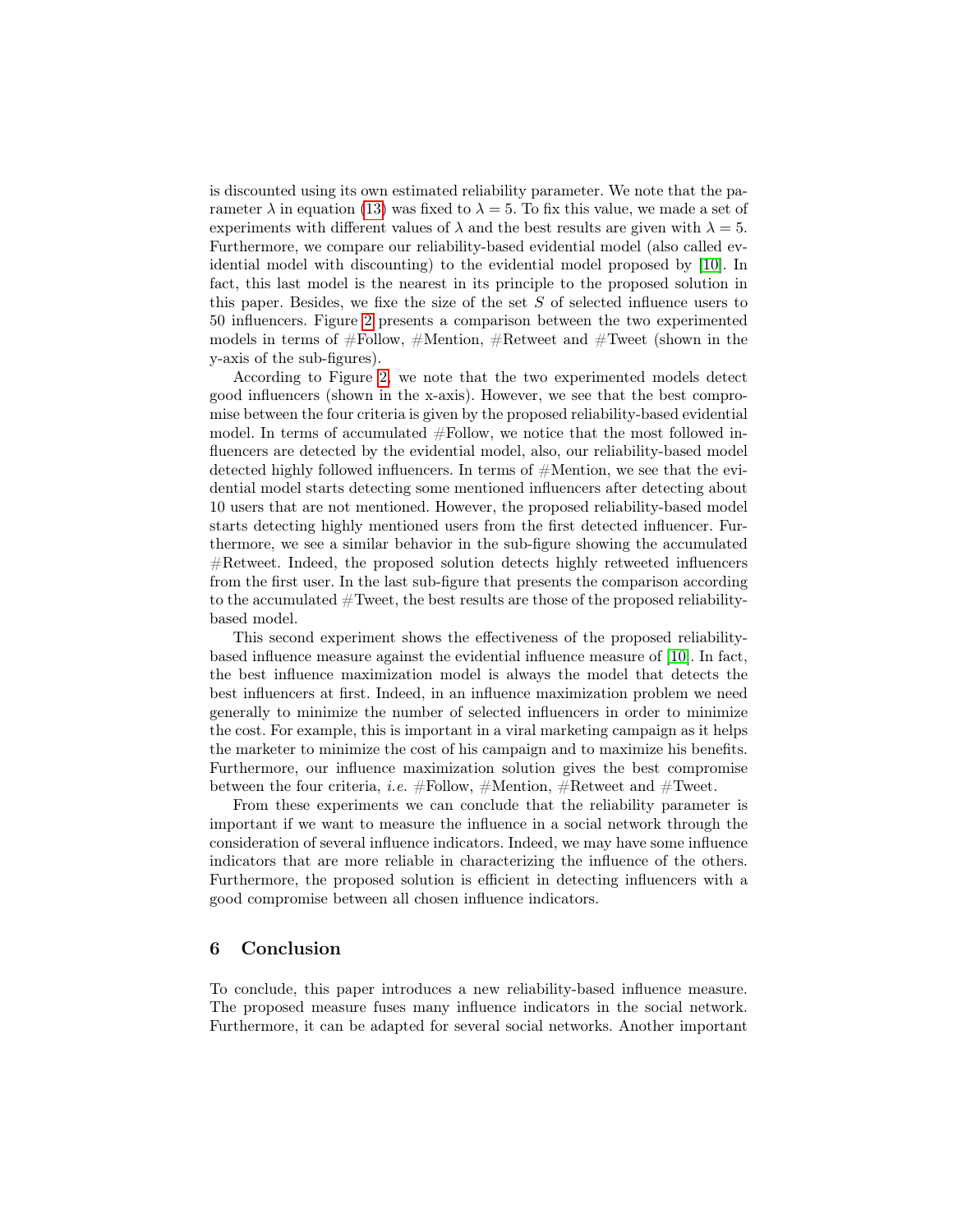

<span id="page-11-0"></span>Fig. 2. Comparison between the proposed reliability-based solution and the evidential model of [10] Comparison between the proposed reliability-based solution and the evidential model of [\[10\]](#page-13-2)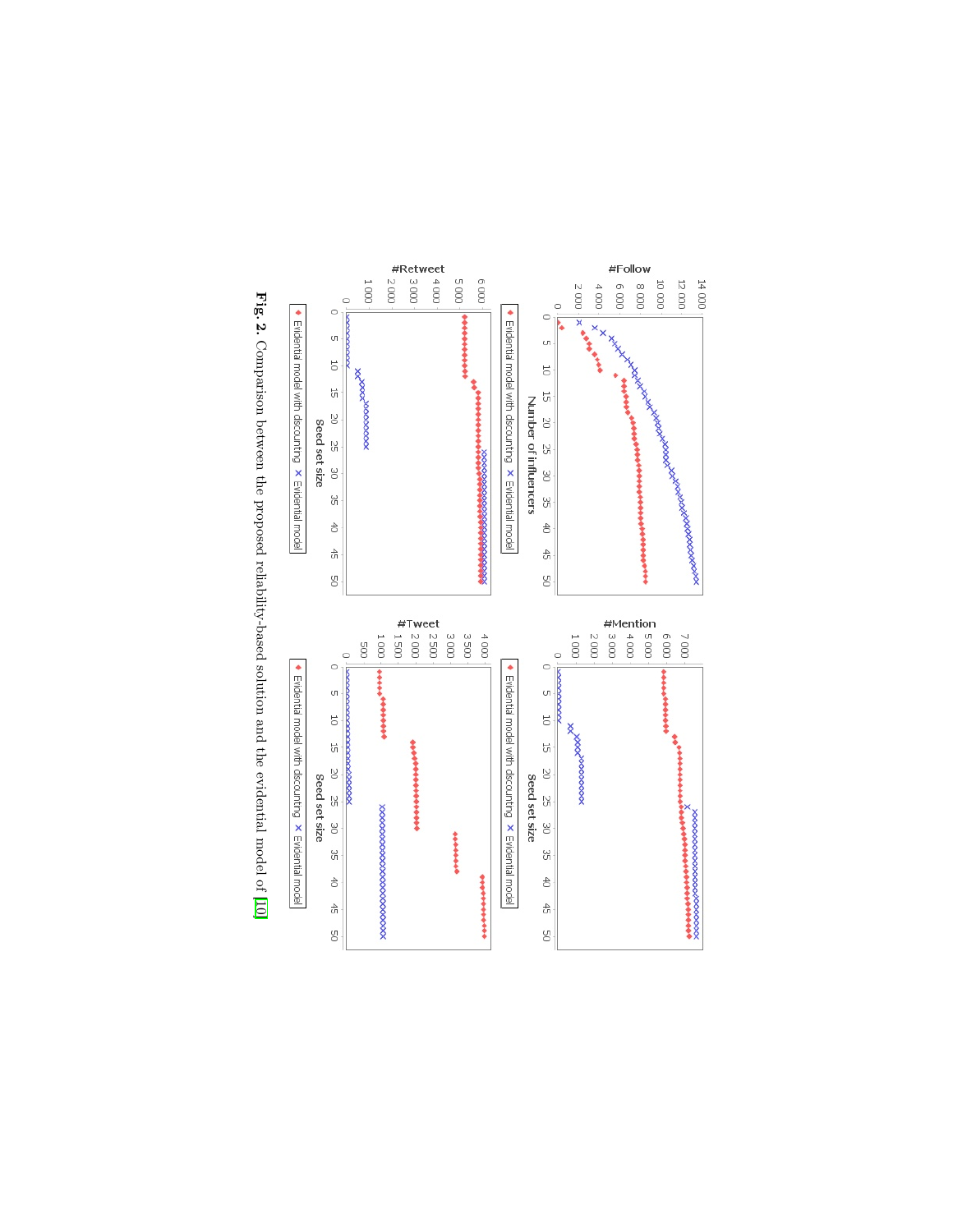contribution of the paper is that we consider the reliability of each chosen influence indicator to characterize the influence. Indeed, we propose to apply a distance-based operator that estimates the reliability of each indicator against to the others and considers the assumption that "the farthest from the others the indicator is, the less reliable it is". Besides, we use the proposed reliability-based measure with an existing influence maximization model. Finally, we present two experiments that show the importance of the reliability parameter and the effectiveness of the reliability-based influence maximization model against the evidential model of Jendoubi et al. [\[10\]](#page-13-2). Indeed, we obtained a good compromise in the quality of detected influencers and we had good results according to the four influence criteria, *i.e.* #Follow, #Mention, #Retweet and #Tweet.

For future works, we will search to test our influence maximization solution on other social networks. Then, we will collect more data from Facebook and Google Plus and we will prove the performance of the proposed reliability-based influence maximization model. A second important perspective is about the influence maximization within communities. In fact, social networks are generally characterized by a community structure. Then, the main idea is to take profit from this characteristic and to search to select a minimum number of influence users and to minimize the time spent to detect them.

## References

- <span id="page-12-1"></span>1. Aslay, C., Barbieri, N., Bonchi, F., Baeza-Yates, R.: Online topic-aware influence maximization queries. In: Proceedings of the 17th International Conference on Extending Database Technology (EDBT). pp. 24–28 (March 2014)
- <span id="page-12-6"></span>2. Bozorgi, A., Haghighi, H., Zahedi, M.S., Rezvani, M.: Incim: A community-based algorithm for influence maximization problem under the linear threshold model. Information Processing and Management 000, 1–12 (2016)
- <span id="page-12-4"></span>3. Chen, D., Lü, L., Shang, M.S., Zhang, Y.C., Zhou, T.: Identifying influential nodes in complex networks. Physica A: Statistical mechanics and its applications  $391(4)$ , 1777–1787 (2012)
- <span id="page-12-3"></span>4. Dempster, A.P.: Upper and Lower probabilities induced by a multivalued mapping. Annals of Mathematical Statistics 38, 325–339 (1967)
- <span id="page-12-8"></span>5. Denœux, T., Sriboonchitta, S., Kanjanatarakul, O.: Evidential clustering of large dissimilarity data. Knowledge-Based Systems 106, 179–195 (2016)
- <span id="page-12-2"></span>6. Domingos, P., Richardson, M.: Mining the network value of customers. In: Proceedings of KDD'01. pp. 57–66 (2001)
- <span id="page-12-7"></span>7. Gao, C., Wei, D., Hu, Y., Mahadevan, S., Deng, Y.: A modified evidential methodology of identifying influential nodes in weighted networks. Physica A 392(21), 5490–5500 (November 2013)
- <span id="page-12-0"></span>8. Goyal, A., Bonchi, F., Lakshmanan, L.V.S.: A data-based approach to social influence maximization. In: Proceedings of VLDB Endowment. pp. 73–84 (August 2012)
- <span id="page-12-5"></span>9. Jendoubi, S., Martin, A., Liétard, L., Ben Hadj, H., Ben Yaghlane, B.: Maximizing positive opinion influence using an evidential approach. In: Poceeding of the 12th international FLINS conference (August 2016)